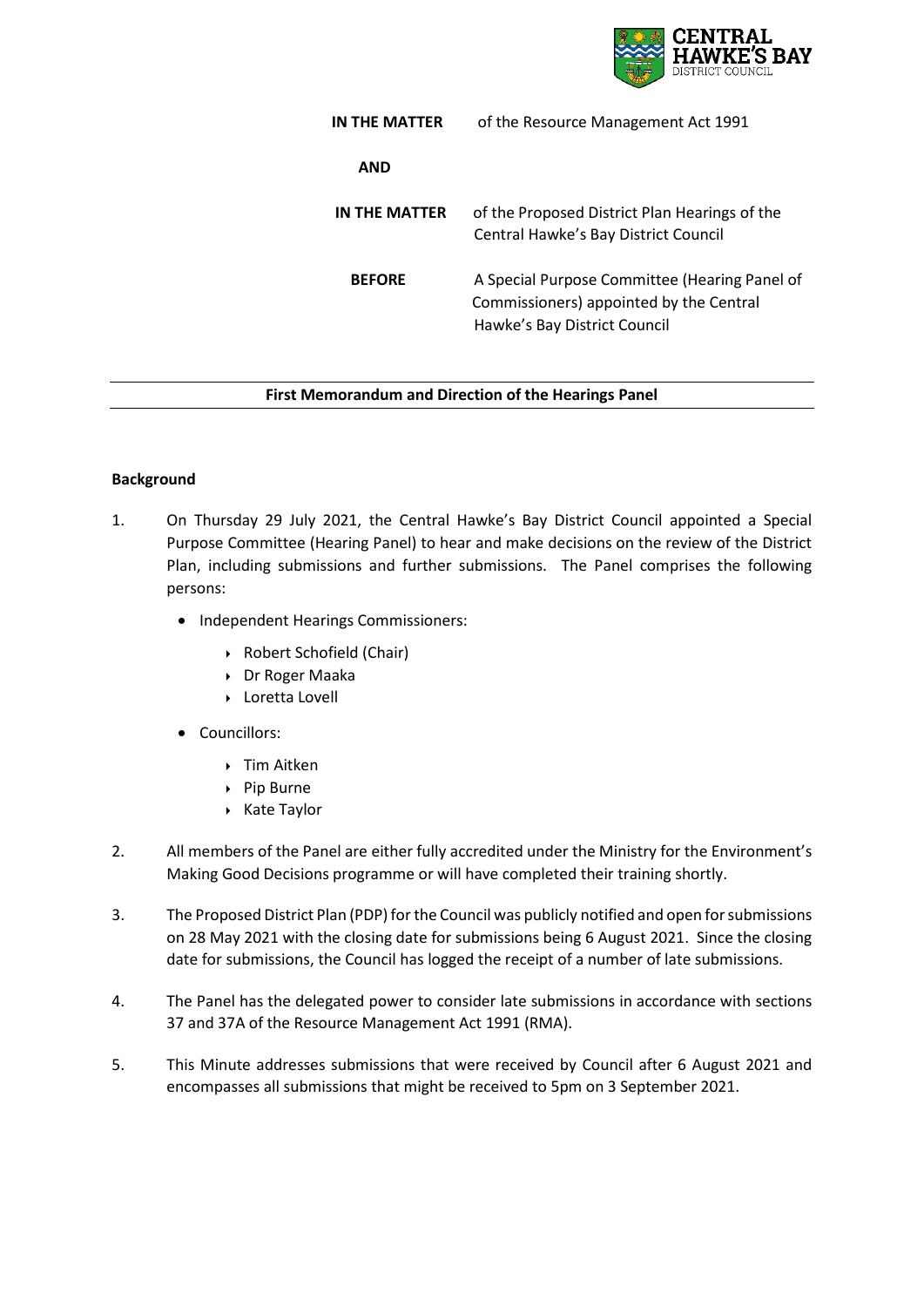### **Procedure for Receipt of Late Submissions**

6. In exercising our delegated authority to consider a waiver of time for the lodging of further submissions, the following provisions are relevant.

## 7. Section 37(1) RMA provides:

*37. Power of waiver and extension of time limits-*

*(1) A consent authority or local authority may, in any particular case, -*

*(a) extend a time period specified in this Act or in regulations, whether or not the time period has expired; or*

*(b) waive a failure to comply with a requirement under this Act, regulations, or plan for the time or method of service of documents …*

- 8. The Panel may therefore exercise discretion to receive submissions made out of time by waiving, in those cases, the failure to comply with the deadline for the close of submissions in respect of the PDP.
- 9. The Panel cannot exercise this discretion until it has complied with the provisions of Section 37A if the Resource Management Act 1991 which states that a local authority must not waive compliance with a time limit in accordance with Section 37 unless it has taken into account:
	- *(a) The interests of any person who, in its opinion, may be directly affected by the … waiver; and*
	- *(b) The interests of the community in achieving adequate assessment of the effects of the proposal, policy statement, or plan; and*
	- *(c) Its duty under Section 21 to avoid unreasonable delay.*
- *10.* Further, under Section 37A (6), a local authority must ensure that every person who, in its opinion, is directly affected by the waiver of compliance with the time limit is notified of the extension.

## **Analysis**

# 8. **Interests of any person who may be directly affected by the waiver**

The interests of the persons who have made submissions out of time will be served by the grant of a waiver.

No person is considered to be adversely affected by the grant of a waiver of time. The Council is required to prepare a summary of submissions for public notification and call for further submissions. It is possible to incorporate the late submissions into the summary as is still being produced and is yet to be publicly notified.

9. **The interests of the community in achieving adequate assessment of effects of the proposed district plan**

The submissions raise matters that can be addressed through the hearings process on the PDP. It is in the interest of the community to test the provisions of the PDP and these submissions will assist that process. It is also a matter of natural justice to allow the fullest participation in the development of policy under the RMA.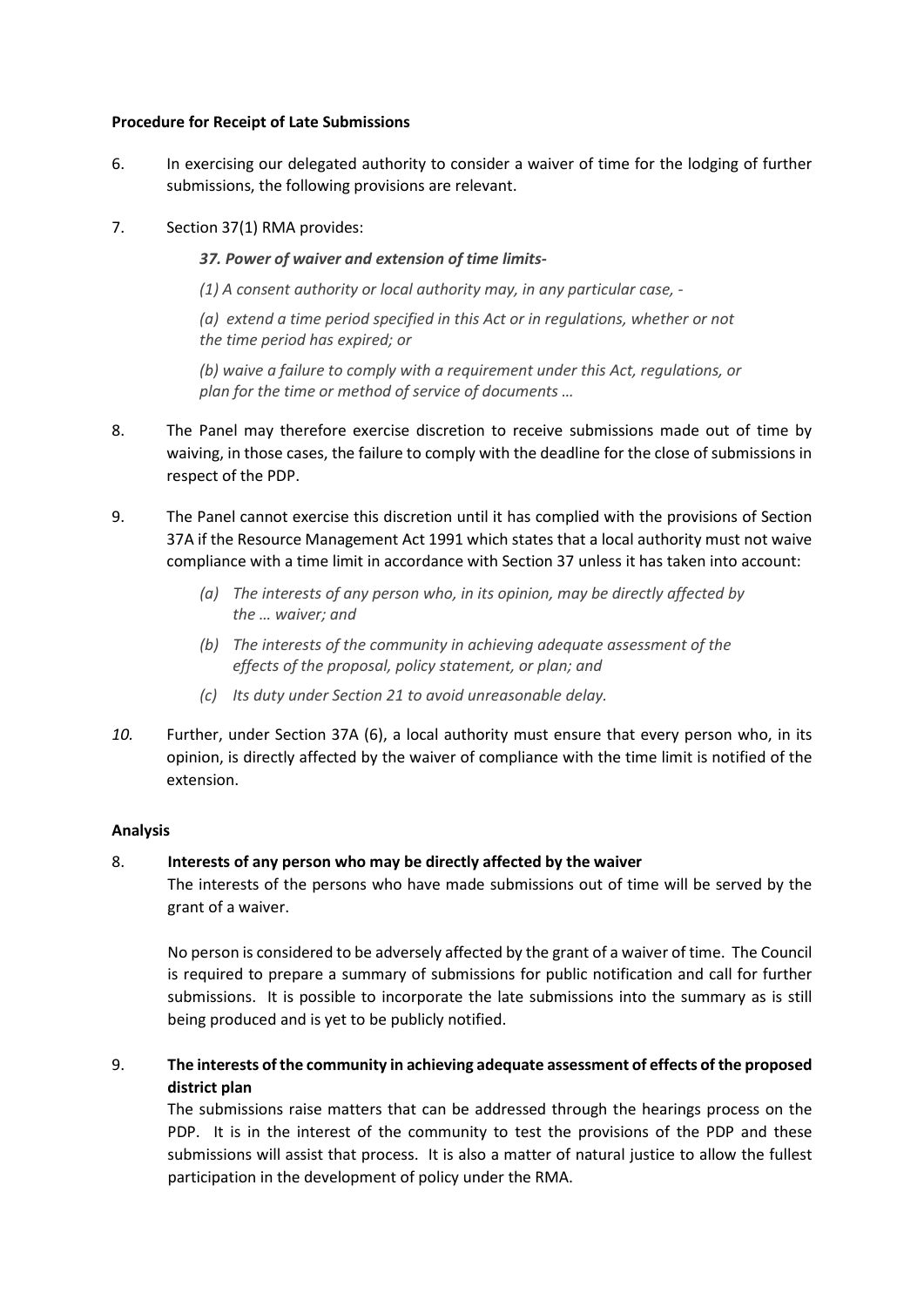### 10. **The Council's duty under Section 21 to avoid unreasonable delay**

The receipt of these late submissions is not anticipated to cause an unreasonable delay in terms of the preparation of the summary of submissions or the processing of the Proposed District Plan generally. There is no risk to the Council's ability to meets its duty to avoid unreasonable delay.

11. **A local authority must ensure that every person who, in its opinion, is directly affected by the waiver of compliance with a time limit is notified of the extension** The only persons considered to be affected by the waiver at this stage are the persons who made the late submission. These submitters would be notified in writing that a waiver has been granted in respect of their submission.

### **RESOLUTION**

Having taken into account the matters set out in Section 37A RMA, and in accordance with the authority delegated to us, we have resolved to accept all late submissions that have been received by Council before 5pm on 3 September 2021.

Special Purpose Committee: Independent Hearing Commissioners Schofield (Chair), Maaka, Lovell and Crs Atkin, Taylor and Burne.

Rue Sufed

Robert Schofield Chair 13 August 2021